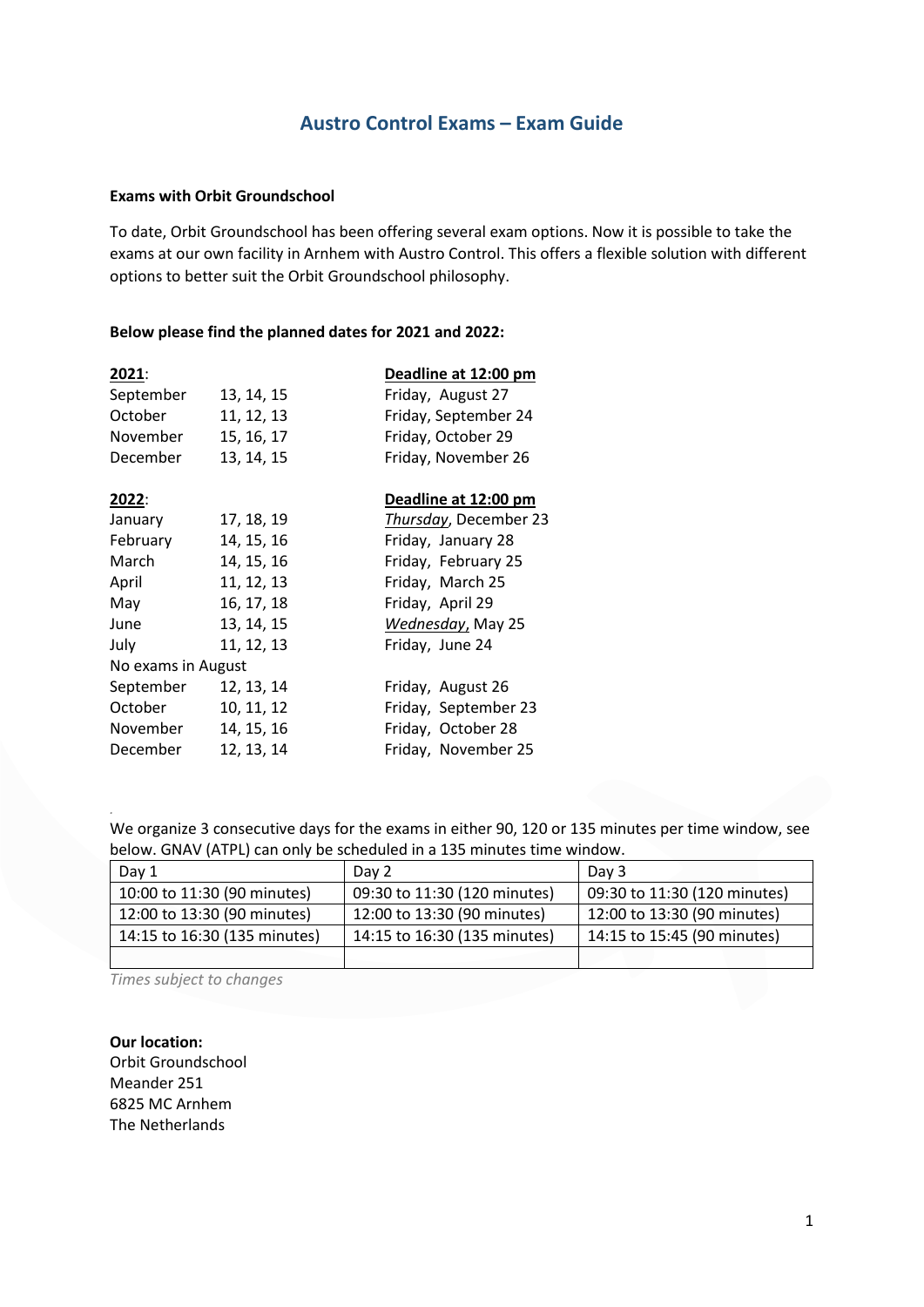# **How do I register and book my exams at Austro Control?**

**1.** Download or ask for the Austro control application form for either Airplane (ATPLA,CPLA,IRA/H,PPLA) or Helicopter (ATPLH (VFR),ATPLH/,CPLH,PPLH).

**2.** Please fill out boxes 1, 2 and 6 of the form **electronically, make sure your name(s) correspond with the name(s) on your ID**, **print and sign** the form, make a scan of it, before sending it by email. **Hand written forms will not be accepted by Austro control.**

N.b. if you have not studied with Orbit Groundschool, you will also need your ATO to complete and sign box 4 and 5. Box 4 **must be signed by the ATO before the last theory exam will be done and the student is approved by the ATO for KSA 100.**

**3.** To finalize the application clearly state what/which subject(s) and month you wish to sit the exam(s) and whether you have exemptions for certain courses. E-mail this, your completed application form **(scan) and a copy of your ID** (passport, box 3) to [exams@orbit-groundschool.nl](mailto:exams@orbit-groundschool.nl)

**Every time you want to do exams, you will need to fill in a new application form with the right subjects and sitting and send this to us**. The copy of your ID is only necessary the first time.

The deadline to complete, accept and process your application and booking, including on-time payment is stated on page 1 of this exam guide. At least 14 days prior to day 1 of the exams. Scheduling will take place on a first come first serve basis, and only when all documents are received by us. Please take into account that you might be scheduled over all three exam days if you sit six or more exams (ATPL A/H) due to the length of certain exams. Payment requests will be sent by e-mail.

Our exam coordinator will book your exams considering your wishes, subject to circumstances and will send a final exam confirmation letter with necessary information concerning the exams details and exam policy per e-mail. Approximately one week before the exam(s) start.

Cancellation, resulting in postponing, or any amendments after the closing date will be handled as a no show. No show results in no refund. Effectively one should register, book again and will receive a new payment request.

Re-takes in the same exam session are not possible. A new application will have to be submitted for another exam month.

For simplicity we will go for the same terms and conditions as any international standard.

## **How much do the exams cost?**

The fees as of 2022 will be listed here below and are per theory exam (per subject each time):

| ATPL     | €78 |
|----------|-----|
| CPL.     | €74 |
| IR/CB-IR | €74 |
| PPL      | €58 |

## **In summary**

- · Exams are taken on iPads provided at the exam centre
- The new Jeppessen is in use, PBN is included
- · Annexes are viewable on screen and printed if the question requires it
- · Results can be seen immediately.